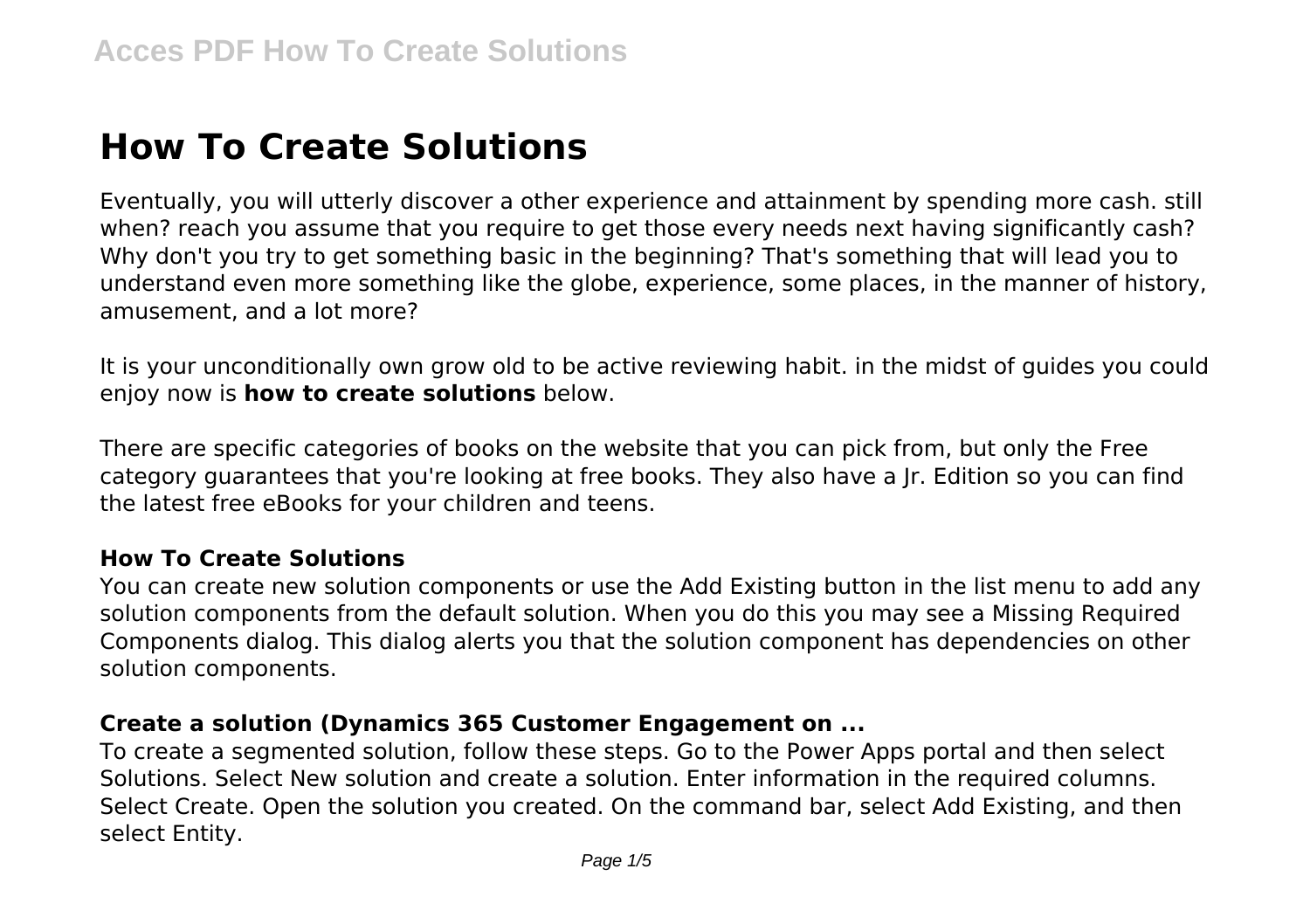#### **Create a solution in Power Apps - Power Apps | Microsoft Docs**

To make 200 milliliters of your solution multiply grams/liter by liters needed. Since 200 milliliters is 0.2L, multiply 23.96 grams by 0.2L to get 4.792 grams needed. Since a typical top loading electronic balance displays mass to the nearest 0.01 gram , the amount to be weighed should be ...

#### **Examples of making solutions - Rice University**

The lesson: Make your solution stick. If you set up something, plan how to maintain it, and be ready to pay what it costs. For example, if you see training as the solution, don't just train your ...

#### **6 Steps to Better Business Solutions - Small Business ...**

The following steps describe the procedure for making a solution of a specific molarity from a pure, solid substance. First, weigh out the correct mass of solute. Dissolve the solute in water, keeping the volume less than the desired total volume of solution. Dilute the solution to the desired total volume of solution.

#### **Making Solutions - Faculty**

Stir in the dish soap, but be careful not to make bubbles. Pour 1/3 cup (79 mL) of liquid dish soap into the pitcher. Stir the solution again until the soap dissolves. Be sure to stir slowly, so that you don't create too many bubbles. The original blue Dawn dish soap is reported to create the best bubbles, but the blue color will mix with whatever color you add to the bubbles.

#### **4 Ways to Make Bubble Solution - wikiHow**

Another option is to neutralize any base on the skin with a weak acid, such as vinegar, and then rinse with water. Stir the sodium hydroxide, a little at a time, into a large volume of water and then dilute the solution to make one liter. Add sodium hydroxide to water— do not add water to solid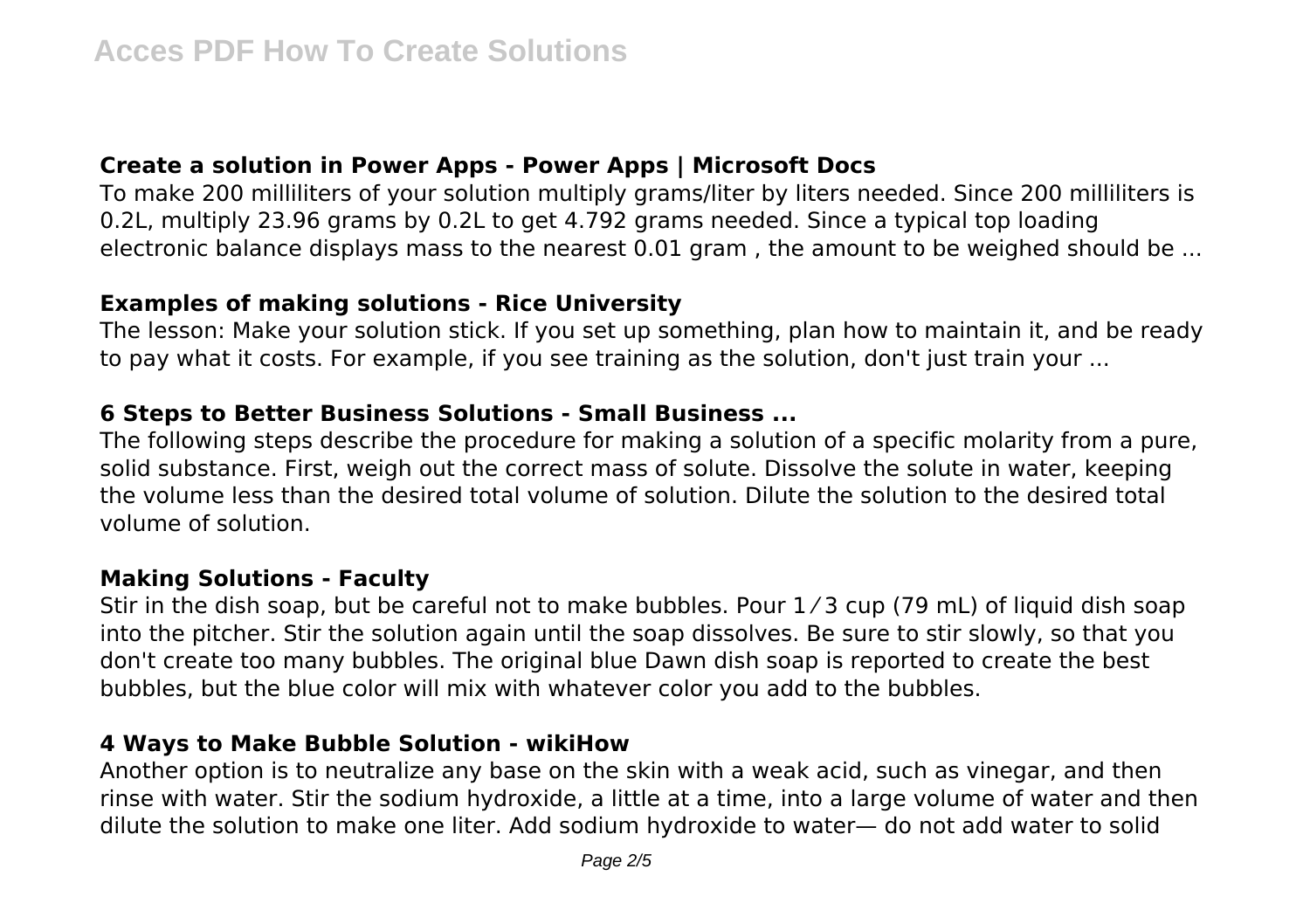sodium hydroxide.

# **How to Prepare a Sodium Hydroxide or NaOH Solution**

When you know all four values in the equation C  $1 \vee 1 = C 2 \vee 2$ , perform your dilution as follows: Measure the volume V 1 of the solution with concentration C 1. Then, add enough diluting liquid (water, etc.) to make a total volume V 2. This new solution will have your desired concentration (C 2 ).

#### **How to Dilute Solutions: 8 Steps (with Pictures) - wikiHow**

To make your solution, pour 25 ml of stock solution into a 50 ml volumetric flask. Dilute it with solvent to the 50 ml line. Avoid This Common Dilution Mistake It's a common mistake to add too much solvent when making the dilution.

# **Dilution Calculations From Stock Solutions in Chemistry**

Multiply the final desired volume by the dilution factor to determine the needed volume of the stock solution. In our example, 30 mL  $x$  1 ÷ 20 = 1.5 mL of stock solution. Subtract this figure from the final desired volume to calculate the volume of diluent required--for example, 30 mL - 1.5 mL = 28.5 mL.

# **How to Calculate Dilution Solutions | Sciencing**

Solution 2: Using percentage by volume (v/v) When the solute is a liquid, it is sometimes convenient to express the solution concentration as a volume percent. Formula. The formula for volume percent (v/v) is: [Volume of solute (ml) / Volume of solution (ml)] x 100. Example. Make 1000ml of a 5% by volume solution of ethylene glycol in water ...

# **Preparing Chemical Solutions**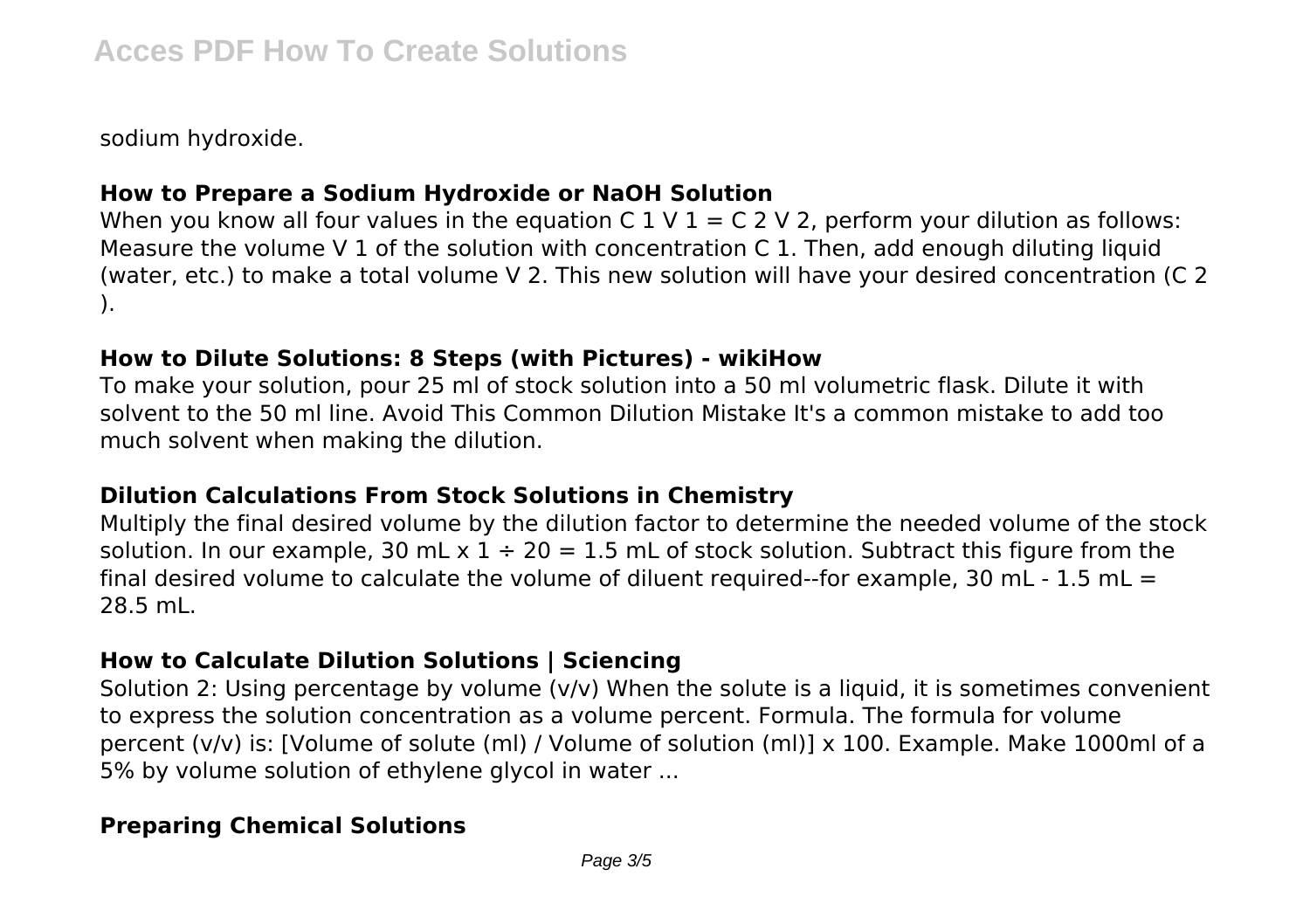It consists of a combination of glucose and fructose and is usually obtained from sugar cane or sugar beets. A solution is a liquid, usually water, with a solid dissolved in it. Sucrose is the chemical name for table sugar. It consists of a combination of glucose and fructose and is usually obtained from sugar cane or sugar beets.

#### **How to Prepare Sucrose Solutions | Livestrong.com**

A Microsoft account gives you access to Microsoft products and services with just one login. Here's how to set one up: Go to account.microsoft.com, select Sign in, and then choose Create one!. If you'd rather create a new email address, choose Get a new email address, choose Next, and then follow the instructions.

#### **How to create a new Microsoft account**

Prioritize solutions to address psychosocial challenges before teaching. Mobilize available tools to connect schools, parents, teachers and students with each other. Create communities to ensure regular human interactions, enable social caring measures, and address possible psychosocial challenges that students may face when they are isolated.

# **How to plan distance learning solutions during temporary ...**

To make a sinus rinse, or nasal irrigation solution, follow these steps: mix together 3 tsp of salt and 1 tsp of baking soda add 1 tsp of this mixture into 1 cup of water and stir until the solids...

# **How to make saline solution at home: Ingredients and uses**

You should always check that your "solution" really is a solution. How To Check. Take the solution(s) and put them in the original equation to see if they really work. Example: solve for x:  $2xx - 3 + 3 =$  $6x - 3$  (x≠3) We have said x≠3 to avoid a division by zero. Let's multiply ...